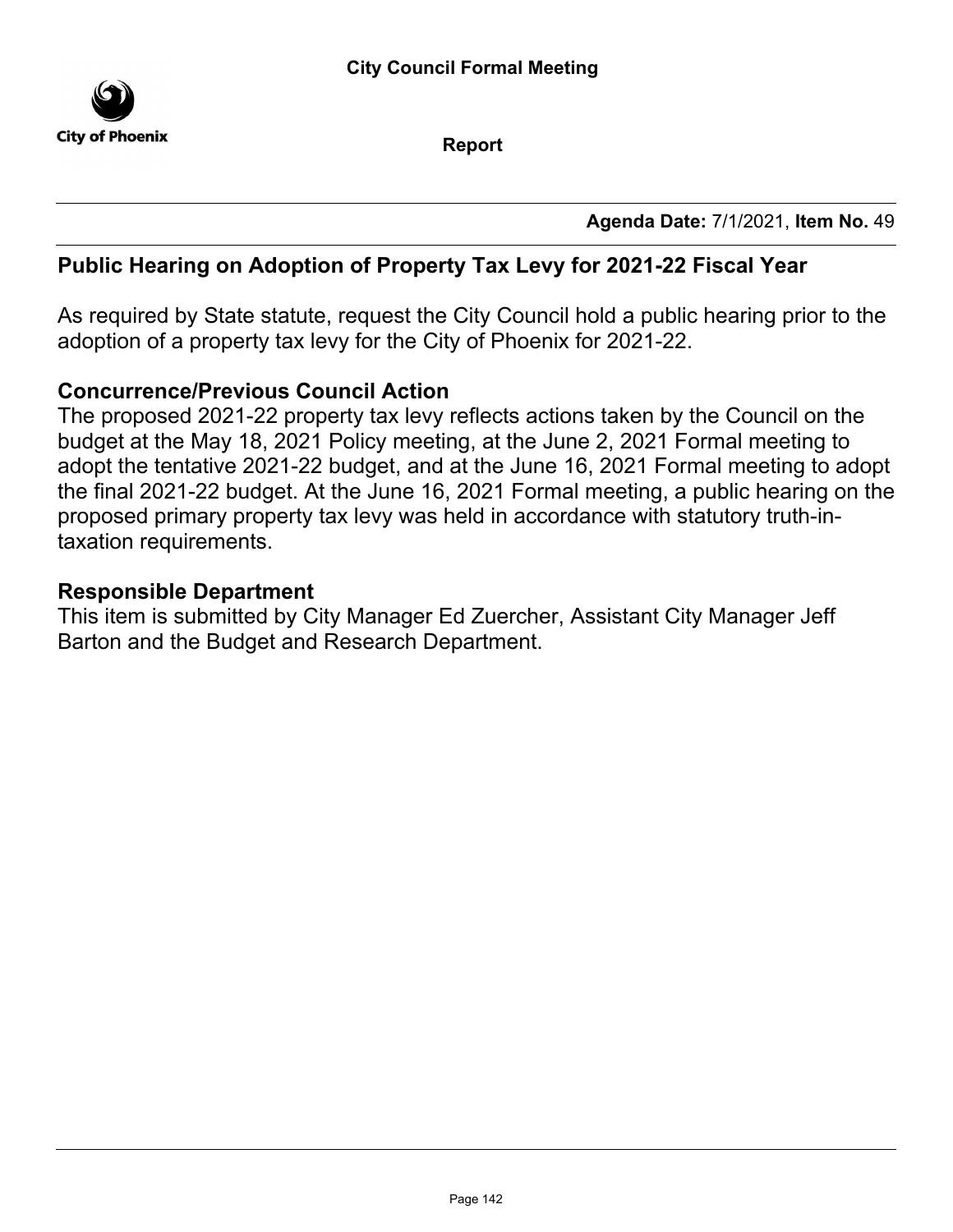

Report

Agenda Date: 7/1/2021, Item No. 50

# Adoption of Property Tax Levy for 2021-22 Fiscal Year (Ordinance S-47779)

An ordinance levying separate amounts to be raised for primary and secondary property tax levies upon each one hundred dollars (\$100.00) of the assessed valuation of the property subject to taxation within the City of Phoenix for the fiscal year ending June 30, 2022.

The ordinance (Attachment A) provides for a primary property tax rate resulting in a levy of \$193,225,455 (a General Fund revenue source) equating to a rate of \$1.3055 per \$100 of assessed valuation, including \$0.08 for maintenance of parks and playgrounds and \$0.3055 for the operation and maintenance of libraries; and an estimated secondary property tax levy of \$120,493,943 (used only for debt service) equating to a rate of \$0.8141 per \$100 of assessed valuation. The total rate of \$2.1196 is \$0.01 lower than the total 2020-21 rate of \$2.1296.

### Concurrence/Previous Council Action

The proposed 2021-22 property tax levy reflects actions taken by the Council on the budget at the May 18, 2021 Policy meeting, at the June 2, 2021 Formal meeting to adopt the tentative 2021-22 budget, and at the June 16, 2021 Formal meeting to adopt the final 2021-22 budget. At the June 16, 2021 Formal meeting, a public hearing on the proposed primary property tax levy was held in accordance with statutory truth-intaxation requirements.

### Responsible Department

This item is submitted by City Manager Ed Zuercher, Assistant City Manager Jeff Barton and the Budget and Research Department.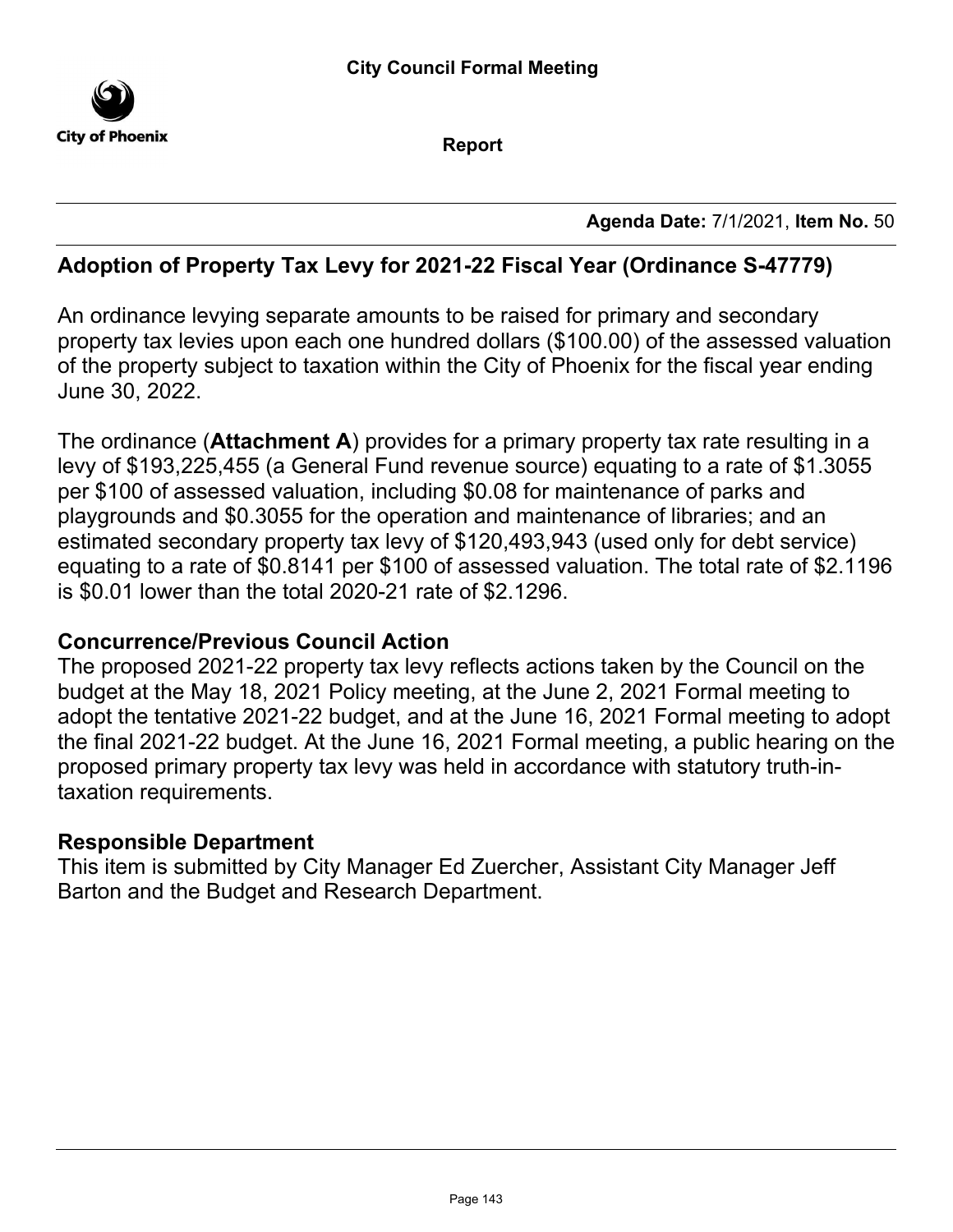#### **ATTACHMENT A**

#### THIS IS A DRAFT COPY ONLY AND IS NOT AN OFFICIAL COPY OF THE FINAL, ADOPTED ORDINANCE

ORDINANCE S-#####

AN ORDINANCE LEVYING SEPARATE AMOUNTS TO BE RAISED FOR PRIMARY AND SECONDARY PROPERTY TAX LEVIES UPON EACH ONE HUNDRED DOLLARS (\$100.00) OF THE ASSESSED VALUATION OF PROPERTY SUBJECT TO TAXATION WITHIN THE CITY OF PHOENIX FOR THE FISCAL YEAR ENDING JUNE 30, 2022.

WHEREAS, by the provisions of the City Charter an ordinance levying taxes for the fiscal year 2021-22 is required to be finally adopted not later than the last regular Council meeting in July of said fiscal year, which date complies with State law requirements; and AN ORDINANCE LEVYING SEPARATE AMOUNTS TO BE<br>
RAISED FOR PRIMARY AND SECONDARY PROPERTY TAX<br>
LEVIES UPON EACH ONE HUNDRED DOLLARS (\$100.00)<br>
OF THE ASSESSED VALUATION OF PROPERTY SUBJECT<br>
TO TAXATION WITHIN THE CITY OF PROP

 $\frac{1}{2}$ 

WHEREAS, the County of Maricopa is now the tax assessing and collecting authority for the City of Phoenix, the City Clerk is hereby directed to transmit a certified copy of this tax levy ordinance to the Assessor and the Board of Supervisors of Maricopa County, Arizona as required by law.

NOW, THEREFORE, BE IT ORDAINED BY THE COUNCIL OF THE CITY OF PHOENIX as follows:

SECTION 1. There is hereby levied on each ONE HUNDRED DOLLARS (\$100.00) of the limited assessed value of all property, real, personal and possessory interest, within the corporate limits of the City of Phoenix, except such property as may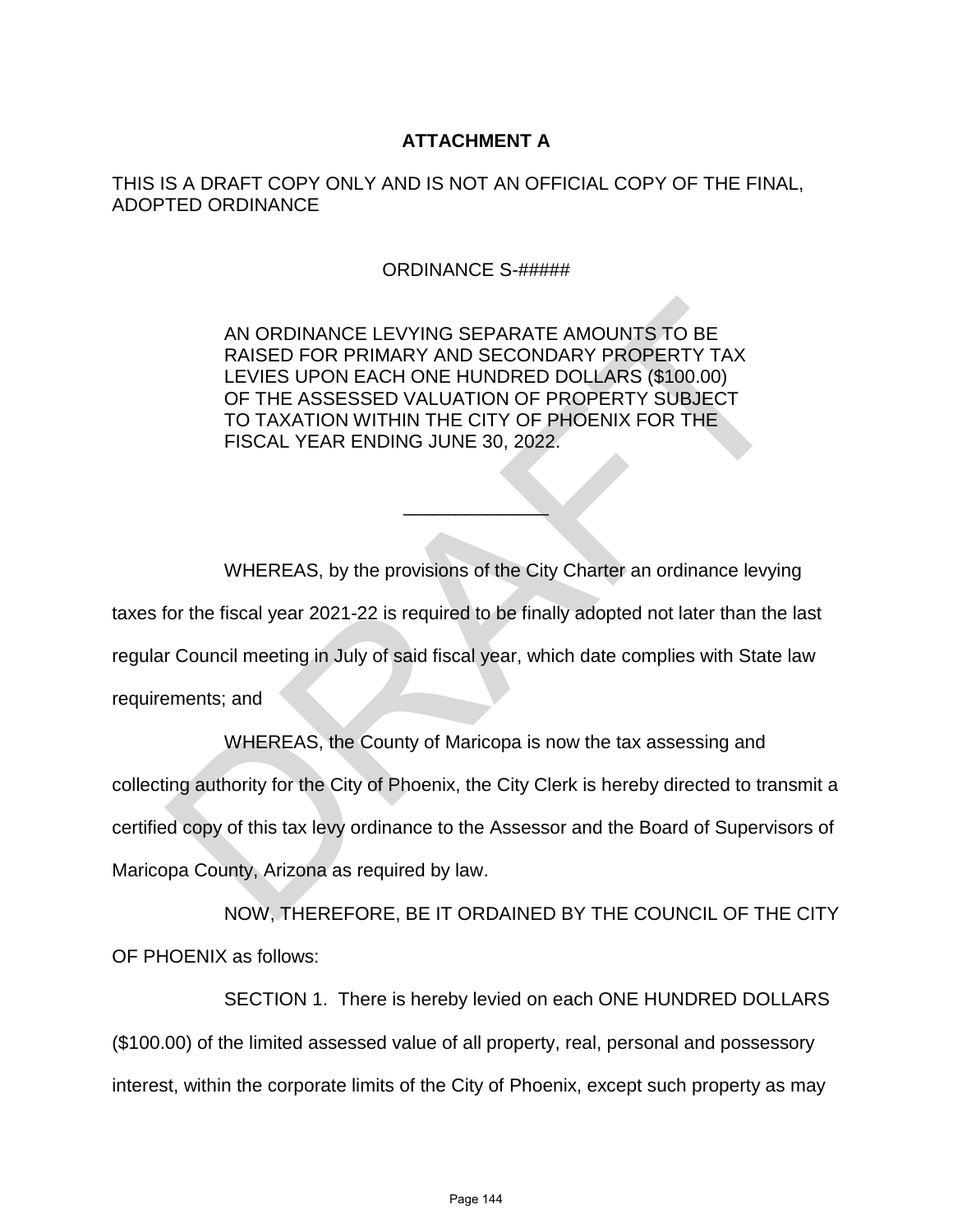be by law exempt from taxation, a primary property tax rate equating to \$1.3055 which is sufficient to generate a primary property levy of ONE HUNDRED NINETY-THREE MILLION, TWO HUNDRED TWENTY-FIVE THOUSAND, AND FOUR HUNDRED FIFTY-FIVE DOLLARS (\$193,225,455), an amount less than the maximum allowable primary tax levy under the Arizona Constitution. The primary tax levy is allocated into the following amounts or rates for each of the following purposes:

(a) For the purpose of providing funds for the GENERAL MUNICIPAL AND ADMINISTRATIVE EXPENSES of the City, in accordance with Chapter XVIII - Section 8 of the City Charter, a tax rate of \$1.00 per ONE HUNDRED DOLLARS (\$100.00) of limited assessed valuation of all taxable real, personal and possessory interest property in the City of Phoenix, which includes \$0.08 per ONE HUNDRED DOLLARS (\$100.00) of such limited assessed valuation for the purpose of providing funds for the OPERATION AND MAINTENANCE OF PARKS AND PLAYGROUNDS, in accordance with Chapter XXIII - Section 2 - Subsection 2 of the City Charter. y tax levy under the Arizona Constitution. The primary tax levy is allocated in<br>lowing amounts or rates for each of the following purposes:<br>(a) For the purpose of providing funds for the GENERAL MUNICIP<br>DMINISTRATIVE EXPEN

(b) For the purpose of providing funds for the OPERATION AND MAINTENANCE OF LIBRARIES, in accordance with Chapter XVIII - Section 11 of the City Charter, a tax rate of \$0.3055 per ONE HUNDRED DOLLARS (\$100.00) of limited assessed valuation of all taxable real, personal and possessory interest property in the City of Phoenix.

SECTION 2. In addition to the property tax levy for primary purposes set in Section 1 above, there is hereby levied on each ONE HUNDRED DOLLARS (\$100.00) of the limited assessed value of all property, real, personal and possessory interest, within the corporate limits of the City of Phoenix, except such property as may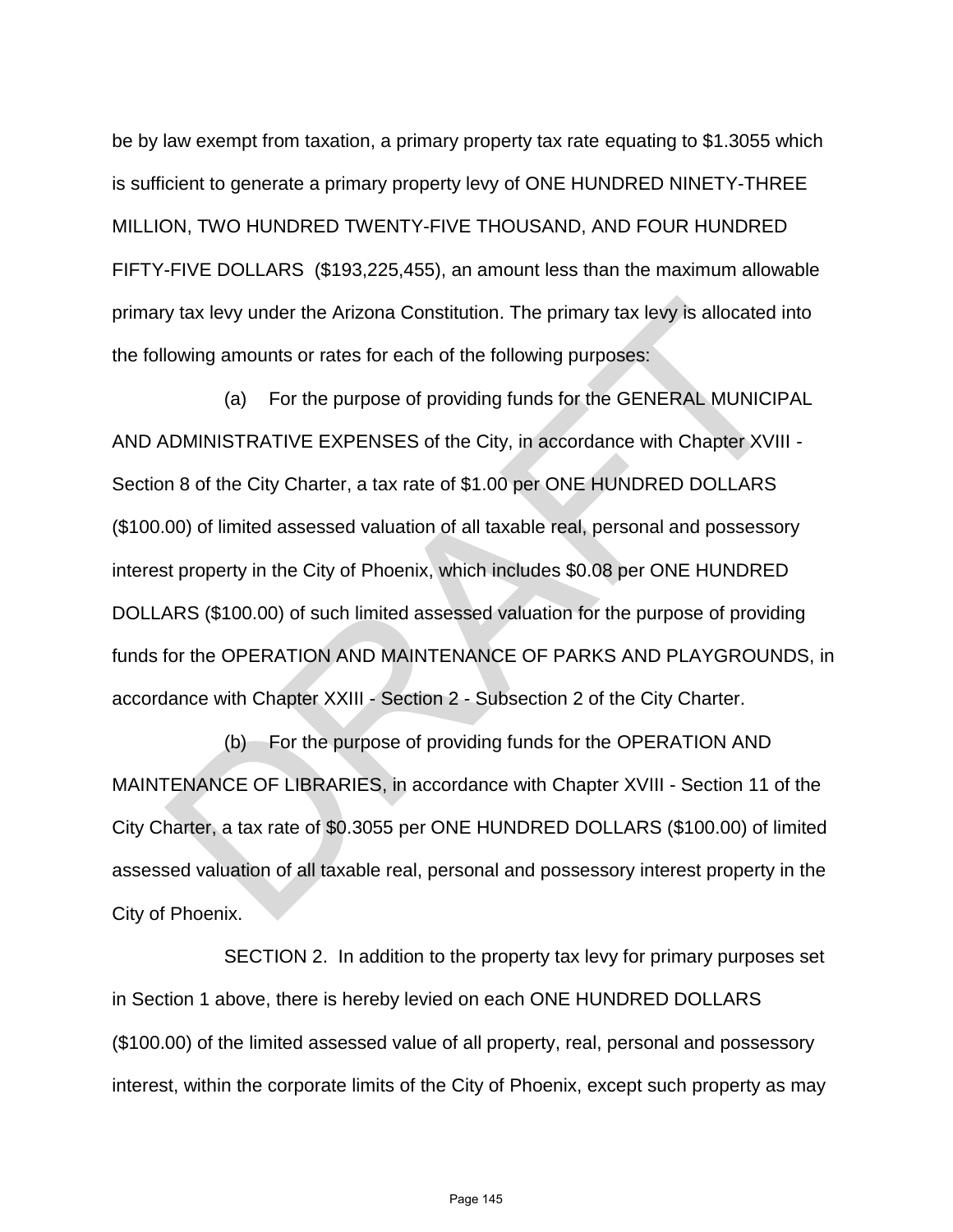by law be exempt from taxation, a secondary tax rate of \$0.8141 for secondary purposes for paying principal of and interest on or redemption charges on general obligation bonds of the City of Phoenix.

SECTION 3. The primary property tax rate as calculated in Section 1 and the secondary tax rate as calculated in Section 2 shall equal a combined tax rate of \$2.1196.

SECTION 4. Failure by the County officials of Maricopa County, Arizona to properly return the delinquent list, any irregularity in assessments or omissions in the same, or any irregularity in any proceedings shall not invalidate such proceedings or invalidate any title conveyed by a tax deed; failure or neglect of any officer or officers to timely perform any of the duties assigned to him or to them shall not invalidate any proceedings or any deed or sale pursuant thereto; the questioned validity of assessment or levy of taxes or of the judgment of sale by which collection of the same may be enforced shall not affect the lien of the City upon such property for the delinquent taxes unpaid thereon; overcharge as to part of the taxes or of costs shall not invalidate any proceedings for the collection of taxes or the foreclosure of the lien therefore or a sale of the property under such foreclosures; and all acts of officers de facto shall be valid as if performed by officers de jure. condary tax rate as calculated in Section 2 shall equal a combined tax rate compared the sets.<br>SECTION 4. Failure by the County officials of Maricopa County, Arizerly return the delinquent list, any irregularity in assessm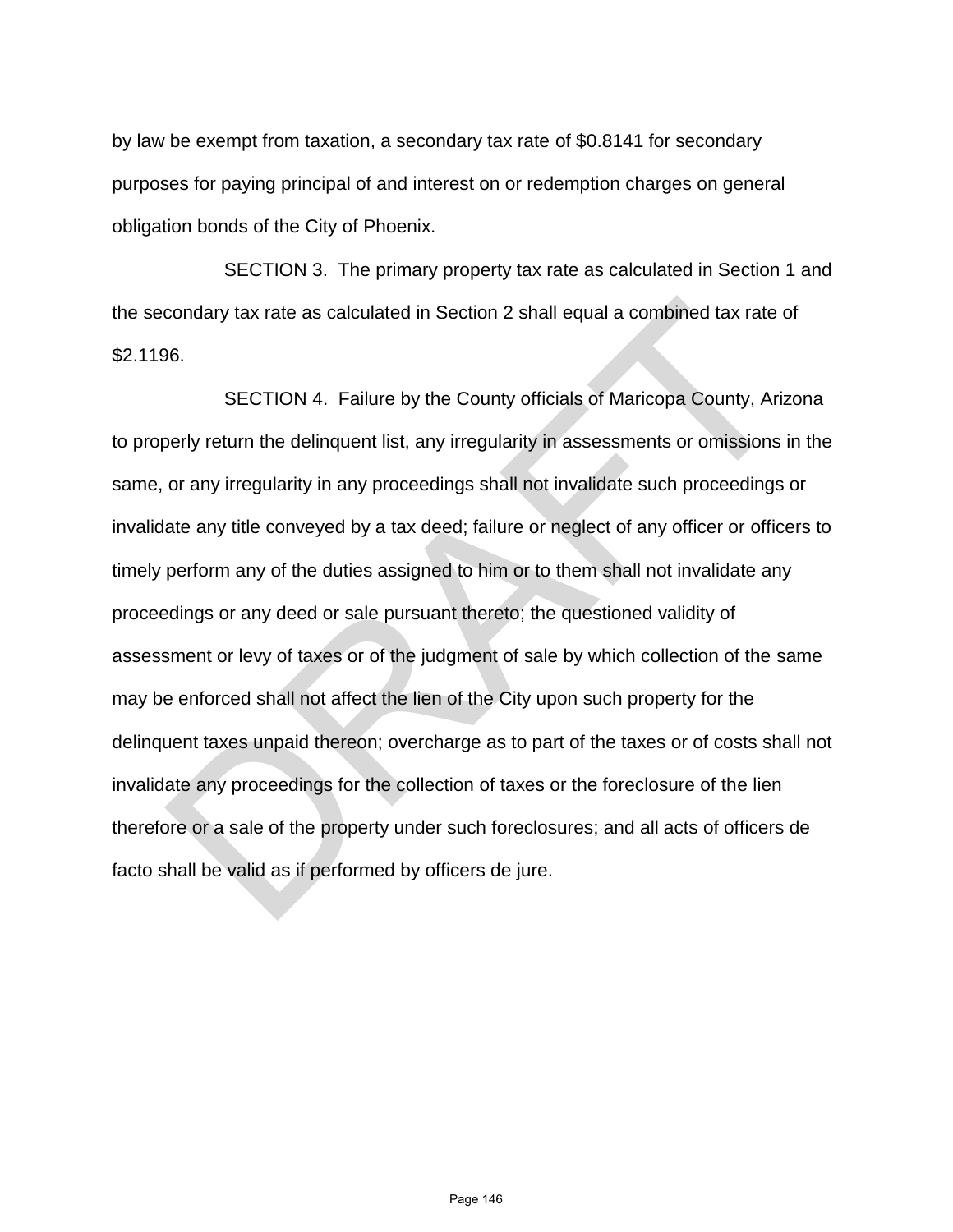PASSED by the Council of the City of Phoenix on this 1st day of July, 2021.

|                      | MAYOR                       |
|----------------------|-----------------------------|
|                      |                             |
| ATTEST:              |                             |
|                      | <b>City Clerk</b>           |
| APPROVED AS TO FORM: |                             |
|                      | <b>Acting City Attorney</b> |
| <b>REVIEWED BY:</b>  |                             |
|                      | <b>City Manager</b>         |
|                      |                             |